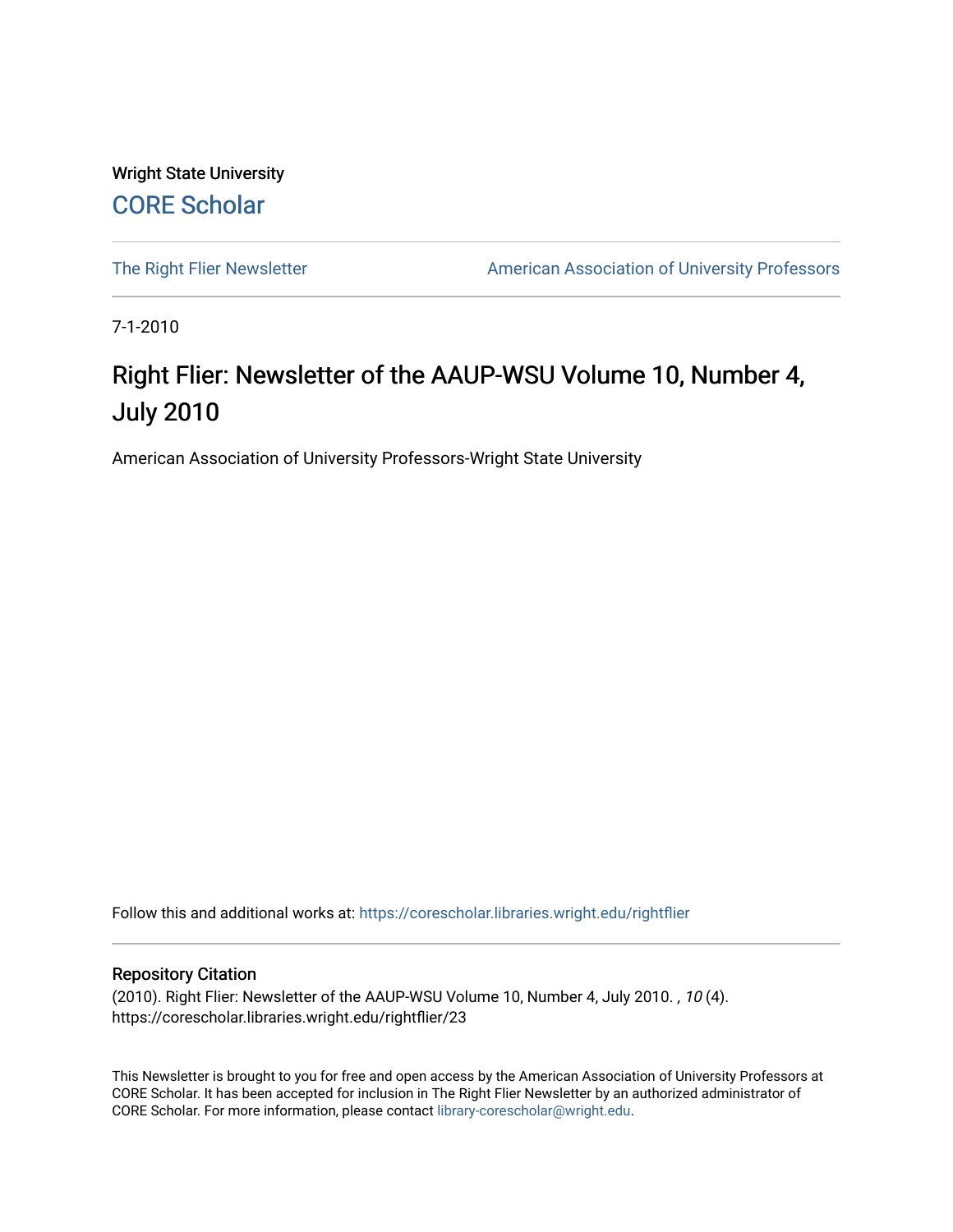July 2010

Editor: Martin Kich

# **The Right Flier**

Volume 10, Number 4

### **Table of Contents**

Outgoing President's 1-2 Message Henry Ruminski

Where Things Stand 2-4 In Workload **Negotiations** Rudy Fichtenbaum

The Distribution of 4-6 Market Raises Rudy Fichtenbaum And Jim Vance

Committee W 5 Reconstituted Lawrence Prochaska

Report from the 7 Grievance Officer Mateen Rizki

Recommendation to 7 Review Bylaws

Results of Survey 8 on COLA Advising

# **Outgoing President's Message**

My term as president officially ended May 31, a year sooner than originally planned, but I am looking forward to my professional development leave. I am leaving the presidency in good hands. Barry Milligan's experience as grievance officer and a negotiating team member will serve him well as we enter yet another cycle of Bargaining Council recommendations, negotiations, and finally a vote on another contract.

I want to thank those members who have agreed to serve on the bargaining council. The bargaining council is your voice in the process of reaching a new agreement with the administration. It helps define the issues, points out needed changes, and provides input and feedback for Executive Committee and Negotiating Team decisions. The shift from quarters to semesters will require changes in the collective bargaining agreement. Some of those changes will be a simple as substituting "semester" for "quarter." Others will be more substantive and require careful consideration that should be based on the best information possible about faculty wants and needs.

The union can't fight for your interests unless it knows what those interests are. Inform the Bargaining Council member(s) from your college of any issues and concerns that you have. Member input and support with workload negotiations resulted in standard workloads significantly different from those first proposed by the administration. Your input and support does matter. Some issues and questions about inequities (either perceived or real) between and within the colleges were raised during discussions about workload. Others wanted a better definition of workload. These are all topics that can be raised and better defined in bargaining council discussions.

(Continued Next Page)

# **Newsletter of AAUP-WSU**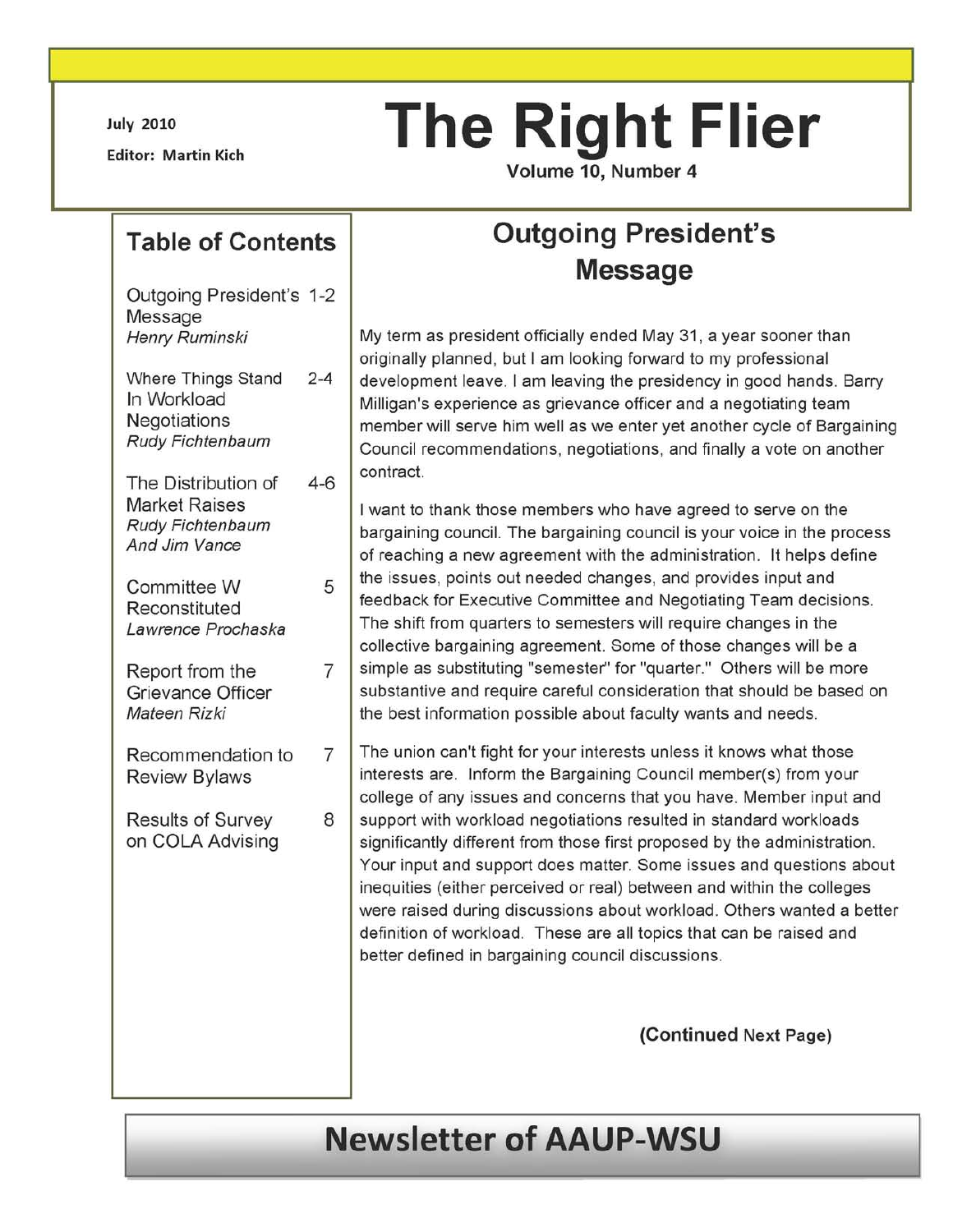#### Outgoing President's Message (cont.)

On a personal note, I have enjoyed and gained a lot from my involvement with AAUP. It has been a pleasure to work with dedicated people to give faculty the representation they deserve. My first official involvement was as a member of the first bargaining council, followed by my elections as Member-at-Iarge of the Executive Committee, then Vice President, and finally President. I thank you for your support; it was a pleasure to serve you. I thank my fellow members of all the different executive committees; it was a pleasure to serve with you.

Henry Ruminski

# **Where Things Stand in Workload Negotiations**

In September 2009, we started negotiations over workload with the administration. In our first few negotiating sessions, we discussed and agreed upon in principle our approach to dealing with such issues as professional development leaves, parental teaching relief, compensation for overloads and release time for AAUP-WSU. With respect to professional development leaves, we agreed to multiply the number of quarters now available by 2/3. For overload pay we agreed to multiple the current minimum by 3/2. Parental teaching relief will be allotted in semesters although there are still a few details to be worked out with respect to this benefit.

However, for most of the fall, we spent time discussing the semester calendar and how to formulate a workload policy that would cover teaching, research and service and allow for some trade-offs between teaching and research, as well as teaching and service. We also agreed that the implementation of the workload policy would not be retroactive but rather would be implemented five years after the approval of the policy by our members and the Board of Trustees.

During the fall, we were told by the administration that the deans were working on proposals for workloads in each college and that they would present these proposals to us by the end of the quarter. Finally, in December the administration

gave us a first draft of their proposed teaching loads As it turned out, their draft proposal contained no standard or normal teaching loads but only maximum teaching loads. We let the administration know that this approach was unacceptable. In January, the administration took no action to rectify the situation; so on January 26, we issued an "Urgent message to Bargaining Unit Faculty," asking Bargaining Unit Faculty to stop work on the conversion of the curriculum. The response of Bargaining Unit Faculty was supportive and overwhelmingly so; more about this below.

After months of procrastination, on April 2 the administration presented us with another proposal. This time, instead of maximum teaching loads, their proposal contained ranges but also gave them very broad flexibility to set teaching loads. We told them that this was also unacceptable and that we wanted a proposal without ranges-a proposal that would specify "standard teaching loads."

On April 16, the administration gave us a "Tentative Outline for a Semester Based Workload Policy," and in it, they specified, for the first time, standard teaching loads rather than a range of teaching loads, or a maximum teaching load, for each college. On April 23, we gave the administration a tentative counter proposal (dated April 22, 2010) and told them that we would be willing to make this proposal on the record if they would make their April 16 proposal on the record. The significance of proposals being made on the record (rather than as tentative proposals) is that either side can then take the other side's proposal to binding arbitration and be assured of an outcome that is no worse than what has been presented in the on-the-record proposal of each side. In addition, we also told the administration that if they agreed to these terms, we would also ask our members to resume work on converting the curriculum.

Finally, on April 29, the administration gave us three addenda to its April 16 Tentative Outline and told us that we could take this package to arbitration, with the understanding that it could take our April 22 proposal to arbitration. In response, we issued a statement to all Bargaining Unit Faculty: "The AAUP-WSU Executive Committee is pleased to announce that we have made significant progress on workload with the administration. Therefore, effective right away, we ask all Bargaining Unit Faculty to resume all work on converting the curriculum from quarters to semesters."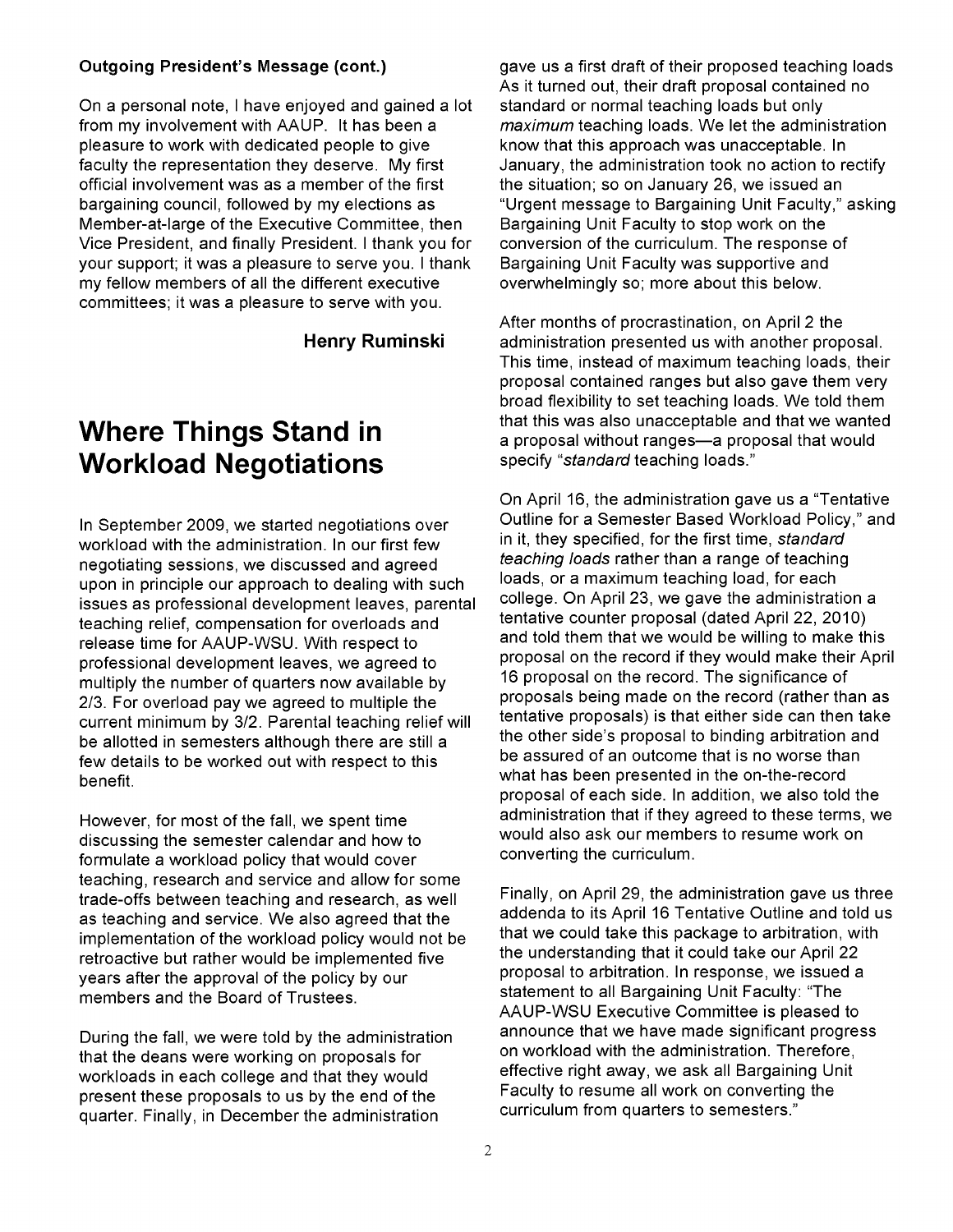Over the past few weeks we have been working out details of our agreement. Specifically, the parties have agreed to use three separate documents to record the outcome of these negotiations. First is an agreement on portions of a workload policy as specified in our March 2 "Memorandum of Understanding (MOU)" that will apply to Bargaining Unit Faculty. This will ultimately be incorporated into a larger workload policy, to be outside the Collective Bargaining Agreement (CBA), additional parts of which will also pertain to faculty not in the bargaining unit. This larger policy will be subject to Faculty Senate and Provost approval; however, the proposal ultimately adopted by the Senate will not "diminish, alter, conflict with, or delay the agreements reached by the AAUP-WSU and the University regarding the Bargaining Unit Faculty's teaching, scholarship, and service in a semester system."

Second, we will devise a transitional document that will cover teaching, research and service requirements during a five-year period commencing with calendar year 2011. This transitional agreement will also contain some language covering regarding summer compensation and an agreement to review the workload policy in three years to see if it is meeting the goals agreed upon in the MOU of March 2, 2009 and the additional goal that opportunities for Bargaining Unit Faculty to earn income in the summer are not diminished. If the workload policy is meeting all of the goals then both sides anticipate signing an additional agreement establishing the practice of the first three years as "past practice"; this is a legal term establishing these practices as being contractually binding.

Finally, in the third document, the parties will agree to make changes in the current CBA covering professional development leaves, parental teaching relief and release time for AAUP-WSU.

The basic outline of the standard teaching loads by college is: 3-2 in CoLA, CEHS, and RSCoB; 2-2 (or the equivalent) in CoSM; 2-2 in CECS; 3-3 at Lake; and 20 units in CoNH. Faculty who over a five-year period are generally meritorious in service, as specified in annual evaluation criteria department bylaws, and who also meet 50% of the research criteria for tenure will be entitled to the standard teaching load in their college. Faculty with administrative responsibilities or other extraordinary service responsibilities or who are extraordinarily productive scholars will generally have lower teaching loads. Conversely, faculty who do not have an active program of scholarship (as defined by the "50%" standard) above will generally have higher teaching loads. Departments will have an opportunity to modify bylaws and include a specific section in bylaws to define research and service expectations for establishing workload assignments.

Faculty who disagree with the workload assignment that they have been given will have the right to appeal that assignment to the Provost, who will receive a recommendation regarding the appeal from the Faculty Governance Committee (FGC), a joint management-labor committee. Ultimately if the AAUP-WSU disagrees with the decision of the Provost concerning any workload assignment, we will have the right to take the matter to binding arbitration.

Regarding compensation for summer teaching (for Bargaining Unit Faculty on academic year appointments), the rate at which bargaining unit faculty will be compensated will be 1/36 of the academic year base salary per semester hour; those teaching in half the summer will have the right to up to 6 semester hours per summer at that rate. Further, the administration has agreed to offer at least the same number of credit hours in the summers of 2013, 2014 and 2015 as were offered in the summer of 2009. So if 200 faculty members taught an average of 6 quarter hours per summer in 2009 (i.e., 1,200 quarter hours), the administration will offer at least 1,200 semester hours in the summers of 2013, 2014 and 2015. The net effect of the above is to guarantee an undiminished income stream to the Bargaining Unit for the summer teaching we collectively do.

Let us emphasize that the particulars described above, though likely close to what we will eventually finalize, are not set in stone. However, we anticipate having "final" language for all three agreements by sometime this summer. Once we have agreed to "final" language we will submit all three agreements to our members for a ratification vote early in the fall of 2010. Only after our members vote to ratify will the agreements be final indeed.

Without our union, the administration could have applied any teaching load it wished to Bargaining Unit Faculty, and it could have done so without regard to any semblance of fairness.

---------------------------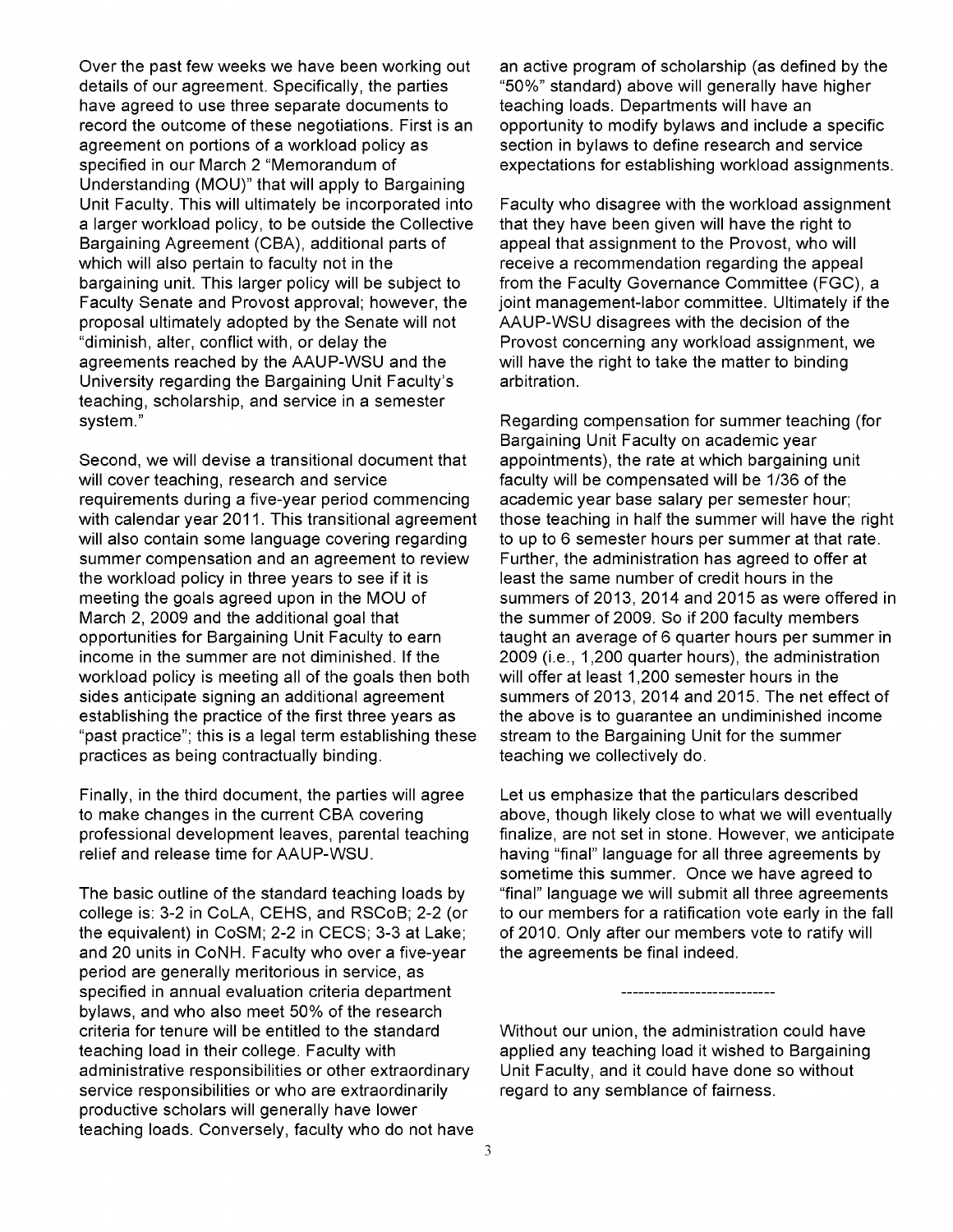More importantly, the collective response of Bargaining Unit Faculty to our January 26 "Urgent message" was overwhelmingly supportive: curricular conversion work stopped cold. Over the following weeks, it became clear that the administration felt great pressure from this response. Without it, we would likely have been facing a workload policy similar to that proposed by the administration in December (maximum teaching loads with lots of discretion for administrators) or in early April (ranges, also with lots of discretion for administrators). There would have been no guarantee that opportunities for summer income would have been preserved. Without our union and the decision of Bargaining Unit Faculty to stand together, all of the risk involved in converting to semesters would have been borne by the faculty.

Instead, with your support, we are very close to having an agreement with recourse to binding arbitration that preserves the quality of education for our students, is workload neutral for bargaining unit faculty, and is likely to be revenue neutral for the University. The response of bargaining unit faculty to the call issued by our union to stop work on converting the curriculum was magnificent. With our colleagues in the Faculty Senate, we brought the conversion to a screeching halt. Without this action, we would not be in the position that we are in today.

There is an important principle here: when we act collectively--when we all stick together--we, as a faculty, have immense power. Our success in negotiations--whether for collective bargaining agreements or workload policies--does not flow from cleverly reasoned arguments or oratorical prowess of our negotiators. Instead--to repeat--it flows from our willingness to act collectively and stick together.

> **Rudy Fichtenbaum Chief Negotiator, AAUP-WSU**

# **The Distribution of Market Raises**

The following describes the procedure used to implement the market adjustment specified in Article 23.3.3 of the Collective Bargaining Agreement (CBA). Article 23.3.3 of the CBA calls for 1.5% market adjustments to be distributed in a manner mutually agreed upon by the University and the

AAUP-WSU. Pursuant to this agreement the Executive Committee and the administration have agreed upon the following mechanism to distribute these "market adjustments."

The starting point was identical to the means the parties agreed upon last year to distribute funds pursuant to 23.2.3, comparing the average salaries of Wright State faculty by rank with the average salaries, by rank, of faculty at public research I institutions. AAUP publishes these data in the March/April issue of Academe every year. This data determined the gap between salaries at Wright State and those at public research I institutions for Professors, Associate Professors and Assistant Professors.

| Rank          | Prof.    | Assoc.  | Assist. |
|---------------|----------|---------|---------|
|               |          | Prof.   | Prof.   |
| Salary<br>Gap | \$12,750 | \$4,863 | \$4.018 |

To fully close these gaps would cost more than \$3.1 million, whereas 1.5% of our salary pool is only \$553,984, or about 18% of the gap. Therefore the gaps shown above were multiplied by this percentage; and then a pool for each rank was established, taking into account the number of Bargaining Unit Faculty at each rank.

Next, each pool was divided in half, with the aim of distributing one half as a "Percentage Raise" (a percentage of base salary) and the other half as a "Fixed Dollar Raise". Faculty members with higher salaries generally favor the percentage distribution method and faculty members with lower salaries generally favor the fixed dollar distribution method. This half-and-half scheme is a compromise between these competing interests and mirrors the method by which merit raises are distributed in each department. Here is the outcome of those calculations. (The "Fixed Dollar Raise" for faculty on fiscal year appointments is 11/9 of those shown in the table.)

| Rank                | Professor  | Assoc.<br>Prof. | Assist.<br>Prof. |
|---------------------|------------|-----------------|------------------|
| Percentage          |            |                 |                  |
| Raise               | 1.05%      | 0.56%           | 0.54%            |
| <b>Fixed Dollar</b> |            |                 |                  |
| Raise               | \$1,103.22 | \$420.78        | \$347.66         |

Next, each faculty member individual was assigned a *preliminary* market adjustment using the appropriate figures from the table above.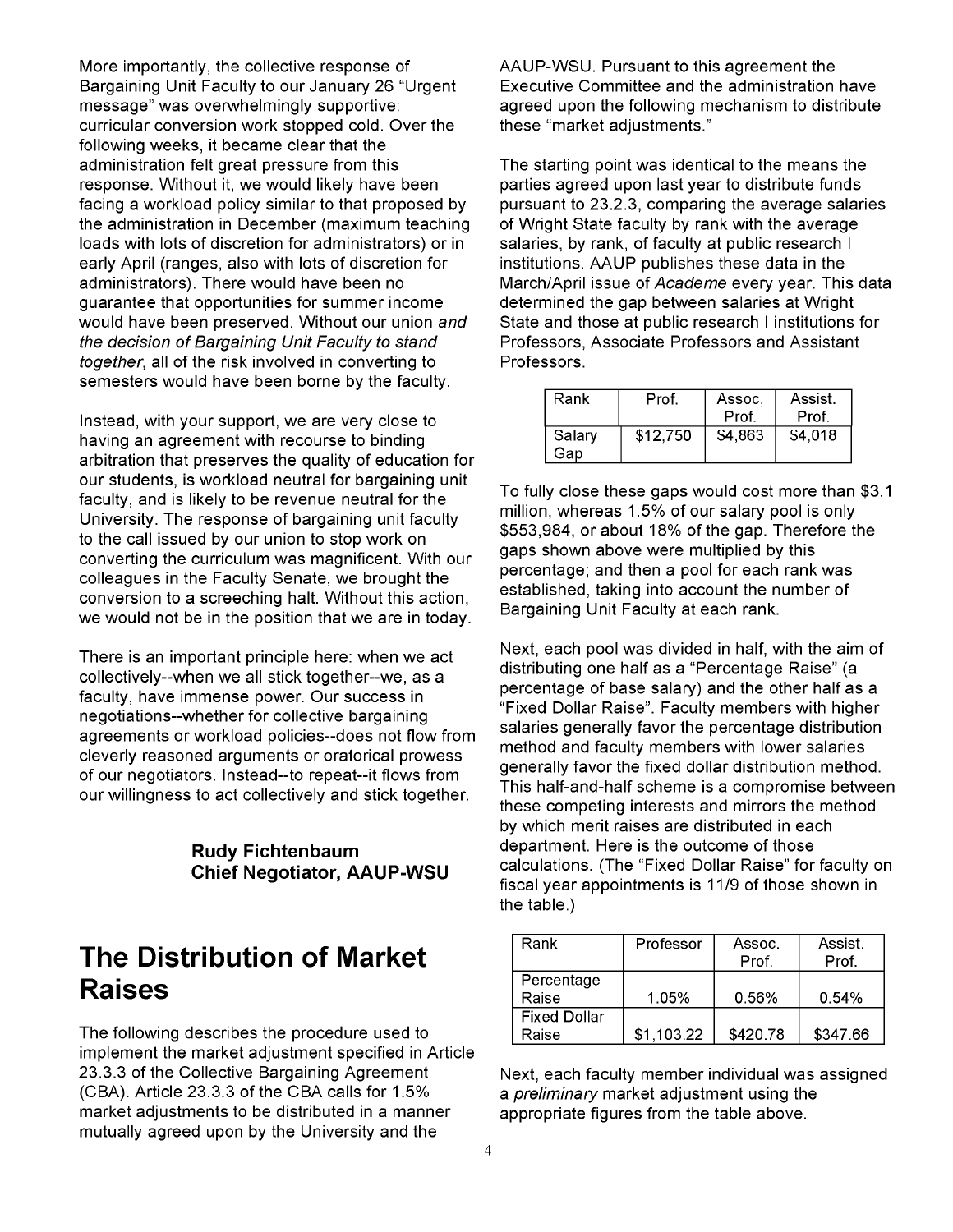Then, these preliminary market adjustments were modified based on the average merit scores over the past three years. Because merit scores and the departmental bylaws criteria upon which they are founded differ rather widely from one department to another, the average merit scores were standardized before they were used. The standardization was accomplished beginning with each individual's average merit score for the last three years, subtracting the mean (average) merit score for the department, and then dividing the result by the standard deviation for the department. These standardized scores were truncated so that no standardized score could be less than -2 or greater than 2.

Next, each individual's standardized score was divided by six (giving a result between -1/3 and 1/3); that figure was added to 1 (giving a result between 2/3 and 4/3); and that figure was multiplied by the individual's preliminary market adjustment. Thus, the modified market adjustments distribute the pool in each department (the sum of the preliminary market adjustments) according to the performance of each individual relative to that of the department as a whole, subject to the constraint that no individual will receive less than 2/3rds (nor more than 4/3) of his or her preliminary market adjustment.

A final, small modification was then made to insure that the monies distributed in each department matched the available pool.

The outcome will be reported to you in the raise notice letter you receive as a "market adjustment" pursuant to Article 23.3.3 in the CBA.

The following example will illustrate how market adjustments are determined. Let us imagine a hypothetical department with three Professors, three Associate Professors and three Assistant Professors with all on academic year appointments. Preliminary raises are determined by giving each Professor 1% plus \$1,000, each Associate Professor 0.5% plus \$500 and each Assistant Professor 0.5% plus \$350.

#### [See Table on Next Page]

In this hypothetical department, the average merit score was 3.0, and the standard deviation was 0.43. The preliminary market adjustment for Professor A is 1 % of her base salary of \$100,000 plus \$1,000 more, which totals \$2,000. She has a three-year-

average merit score of 3.5, and thus her standardized score is  $\frac{3.5 - 3.0}{2.18}$ , or 1.15. Since her 0.43 average merit score is above the department

average, her modified market adjustment is higher than her preliminary market adjustment:

$$
$2,000 \cdot \left(1 + \left(\frac{3.5 - 3}{.43}\right)\middle/ 6\right) = $2,385.
$$

When a similar calculation is made for each member of the department, the sum of the modified market adjustments is \$10,531, which is more than the \$10,495 that has been allocated to the department. Thus, each individual's modified market adjustment is multiplied by .996 (\$10,495/\$10,531). Professor A's final market adjustment is thus \$2,385 times .996, or \$2,377.

> Rudy Fichtenbaum Chief Negotiator and Jim Vance Communication Officer

# **Committee W of AAUP Reconstituted**

The Executive Committee of AAUP-WSU recently appointed the following BUFM to Committee W:

Anna Bellisari, COLA Linda Farmer, COLA Doris Johnson, CEHS Audrey McGowin, COSM Marjorie McLellan, COLA, Chair of the Committee Larry Prochaska, COSM/BMB Kelli Zaytoun, COLA

The Committee has been charged to examine other universities that have collective bargaining agreements and also other institutions' policies to find provisions that pertain to issues of special interest to women faculty (e.g., child care, maternity/paternity leave, work/life balance, career advancement and leadership opportunities, campus safety, etc.) which would enhance the recruitment and retention of women faculty. Also, the Committee will be asked to prioritize their findings and draft putative language that can be used in upcoming contract negotiations.

#### Lawrence Prochaska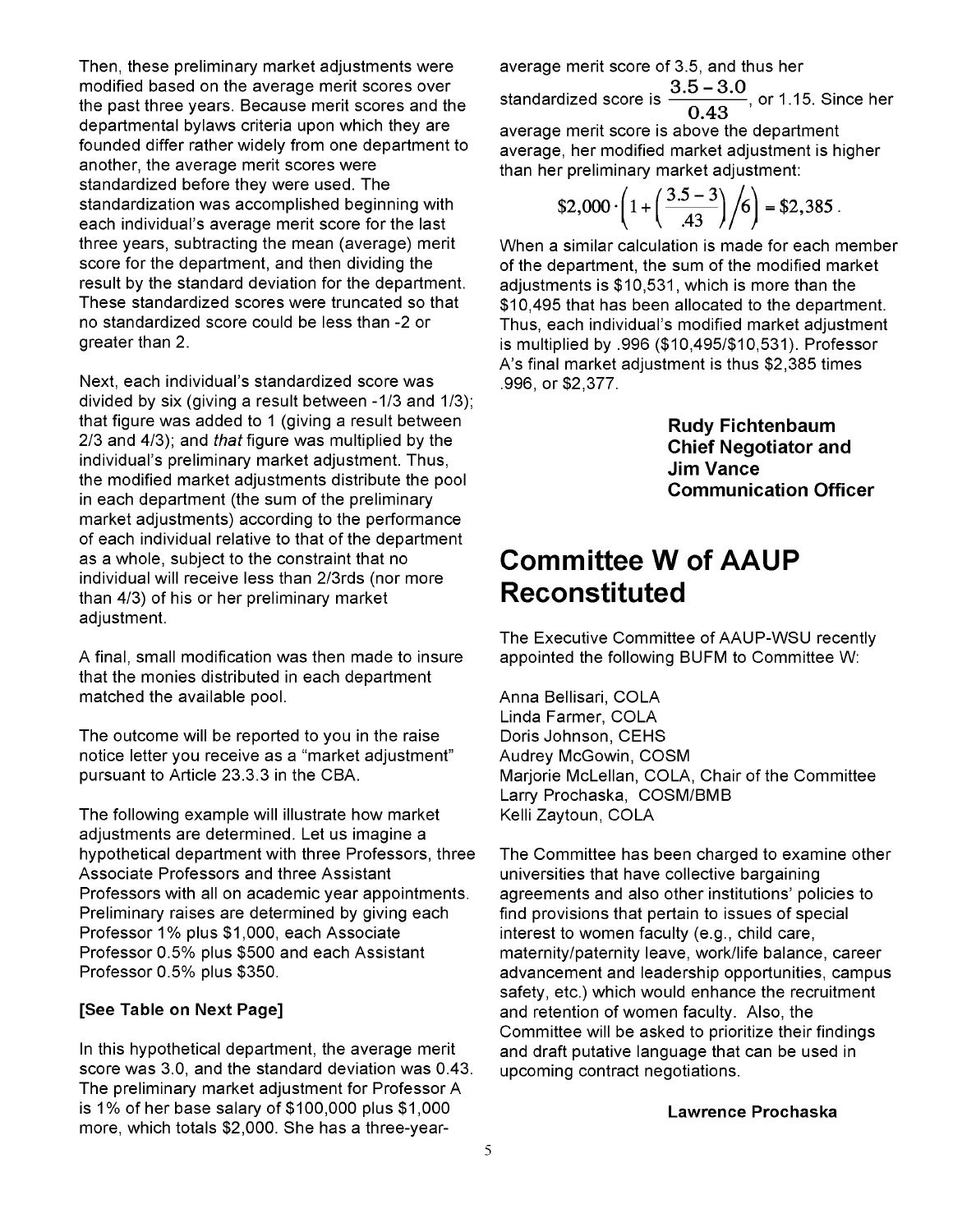| <b>Name</b> | <b>Base</b><br><b>Salary</b> | <b>Merit</b><br>Score (3-<br>year<br>average) | <b>Standardized</b><br><b>Score</b> | <b>Preliminary</b><br><b>Market</b><br><b>Adjustment</b> | <b>Modified</b><br><b>Market</b><br><b>Adjustment</b> | <b>Final</b><br><b>Market</b><br><b>Adjustment</b> |
|-------------|------------------------------|-----------------------------------------------|-------------------------------------|----------------------------------------------------------|-------------------------------------------------------|----------------------------------------------------|
| Prof. A     | \$100,000                    | 3.50                                          | 1.15                                | \$2,000                                                  | \$2,385                                               | \$2,377                                            |
| Prof. B     | \$98,000                     | 3.00                                          | 0.00                                | \$1,980                                                  | \$1,980                                               | \$1,973                                            |
| Prof. C     | \$94,000                     | 2.50                                          | $-1.15$                             | \$1,940                                                  | \$1,567                                               | \$1,561                                            |
| Assoc. A    | \$85,000                     | 3.50                                          | 1.15                                | \$925                                                    | \$1,103                                               | \$1,099                                            |
| Assoc. B    | \$78,000                     | 3.00                                          | 0.00                                | \$890                                                    | \$890                                                 | \$887                                              |
| Assoc. C    | \$72,000                     | 2.50                                          | $-1.15$                             | \$860                                                    | \$694                                                 | \$692                                              |
| Assist. A   | \$64,000                     | 3.50                                          | 1.15                                | \$670                                                    | \$799                                                 | \$796                                              |
| Assist. B   | \$54,000                     | 3.00                                          | 0.00                                | \$620                                                    | \$620                                                 | \$618                                              |
| Assist. C   | \$52,000                     | 2.50                                          | $-1.15$                             | \$610                                                    | \$493                                                 | \$491                                              |
|             | mean<br>standard             | 3.00                                          | Pool                                | \$10,495                                                 | \$10,531                                              | \$10,495                                           |
|             | deviation                    | 0.43                                          |                                     |                                                          |                                                       |                                                    |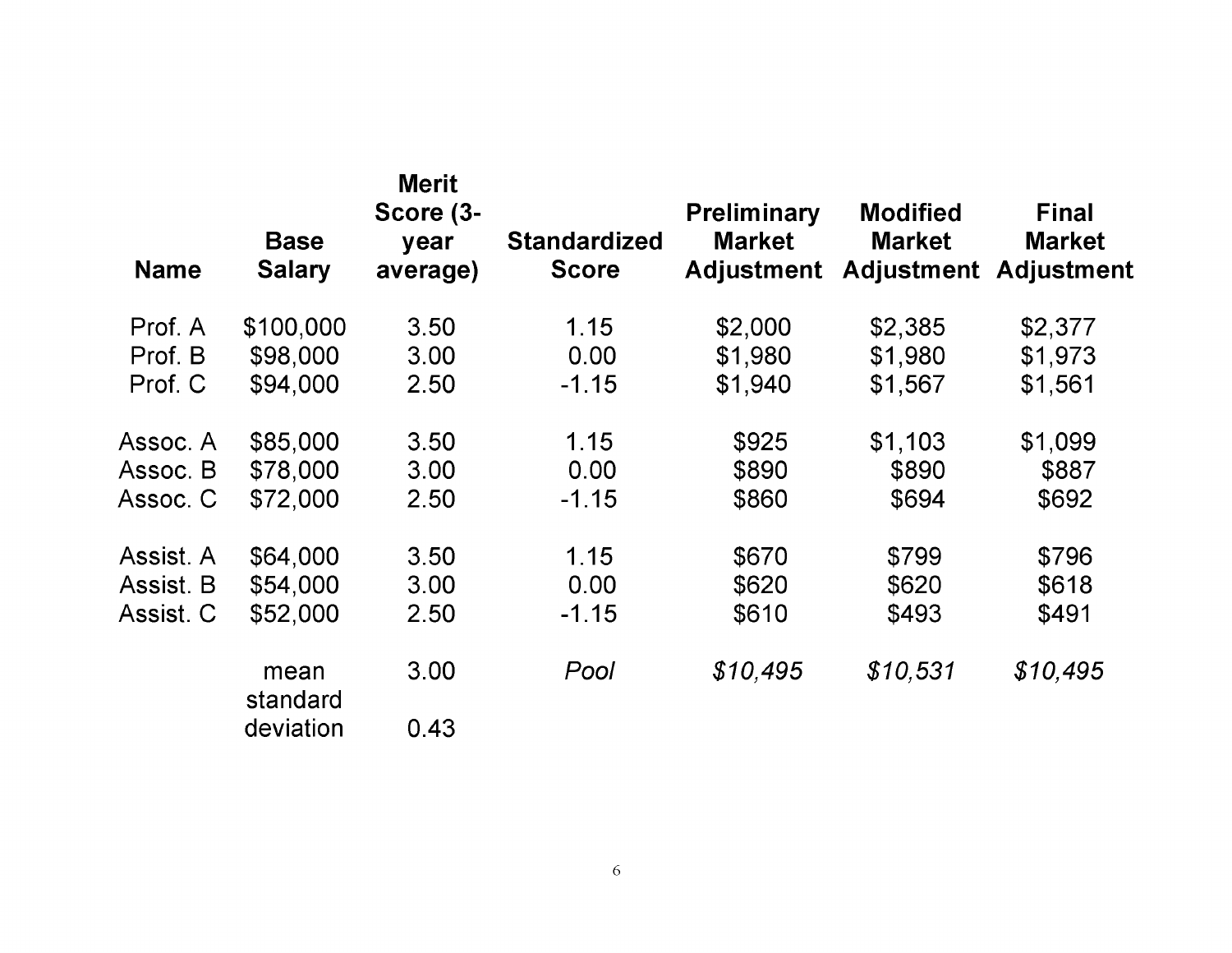## **Report of the Grievance Officer**

1. The G&CO attended the meeting of the University Promotion and Tenure Committee. 2. A BUFM in COSM asked for assistance

with a promotion and tenure appeal. 3. A BUFM in COLA asked for assistance

with a promotion and tenure appeal.

4. A BUFM in CEHS reported being required to take unnecessary sick leave, the Provost's Office was contacted and the sick leave was restored.

5. A BUFM in COBA reported problems accessing software in classrooms. The problem was forwarded to the Academic Service Committee.

6. The G&CO attended a promotion and tenure information meeting in COLA.

7. Members of the AAUP-WSU Executive Committee met with the Administration and a representative of Express Script to discuss the problem with the mail order prescription system.

8. The G&CO attended a disciplinary meeting for a BUFM in COLA.

9. A BUFM in COLA asked for assistance obtaining classroom support to cope with a short term disability.

10. A BUFM in COLA asked for assistance in arranging summer teaching.

11. A BUFM in COSM asked for assistance in arranging a secondary appointment.

12. A BUFM in COLA asked for assistance in preparation of a grievance related to teaching assignments.

13. The G&CO attended the initial meeting of the University Promotion and Tenure Appeals Committee.

14. The G&CO met with a BUFM in COSM to discuss a problem with an annual evaluation.

15. Members of the Executive Committee met with several BUFMs in the COSM to discuss a potential problem with gender based discrimination.

16. A BUFM in CEHS reported a problem with tampering of teaching evaluations.

17. A BUFM in COBA asked for assistance when a chair scheduled a meeting that violated requirements in the departmental bylaws.

18. A BUFM in CECS reported the university was charging faculty \$10 to replace worn

university identification cards. The Provost was contacted and an agreement was reach allowing faculty to replace worn cards for free.

19. A BUFM in CECS reported not receiving check to access a HSA account. HR was contacted and the checks were sent out.

20. Multiple BUFMs have reported being required to show their billing statement to obtain reimbursement after using a personal VISA for authorized university expenses. Members the Executive Committee are scheduled to meet with administration to discuss this policy.

21. The G&CO met with a BUFM and the Dean of the CONH to discuss several problems related to teaching and peer evaluation.

22. A BUFM in COLA asked if faculty can review the original (handwritten) teaching evaluations. The BUFM was told they may review the original evaluations after grades are submitted.

23. A BUFM in CONH reported administrators were given access to WebCT online courses without faculty member's consent. CTL was contacted and the administrators were removed from the accounts.

24. The probationary period for two BUFMs in COSM was extended when their research laboratories were not available for an extended period during remodeling.

25. A BUFM in CECS asked for clarification of the procedure for determining how BUFMs and non-BUFMs are assigned summer teaching.

#### **Matt Rizki**

## **Recommendation to Review and, If Necessary, Revise Bylaws**

Because a number of departments and colleges have confronted issues related to the composition of search committees-in particular, administrative search committees-the chapter's executive committee is recommending that all departments and colleges review their bylaws to insure that the composition of such committees is very clearly and equitably defined.